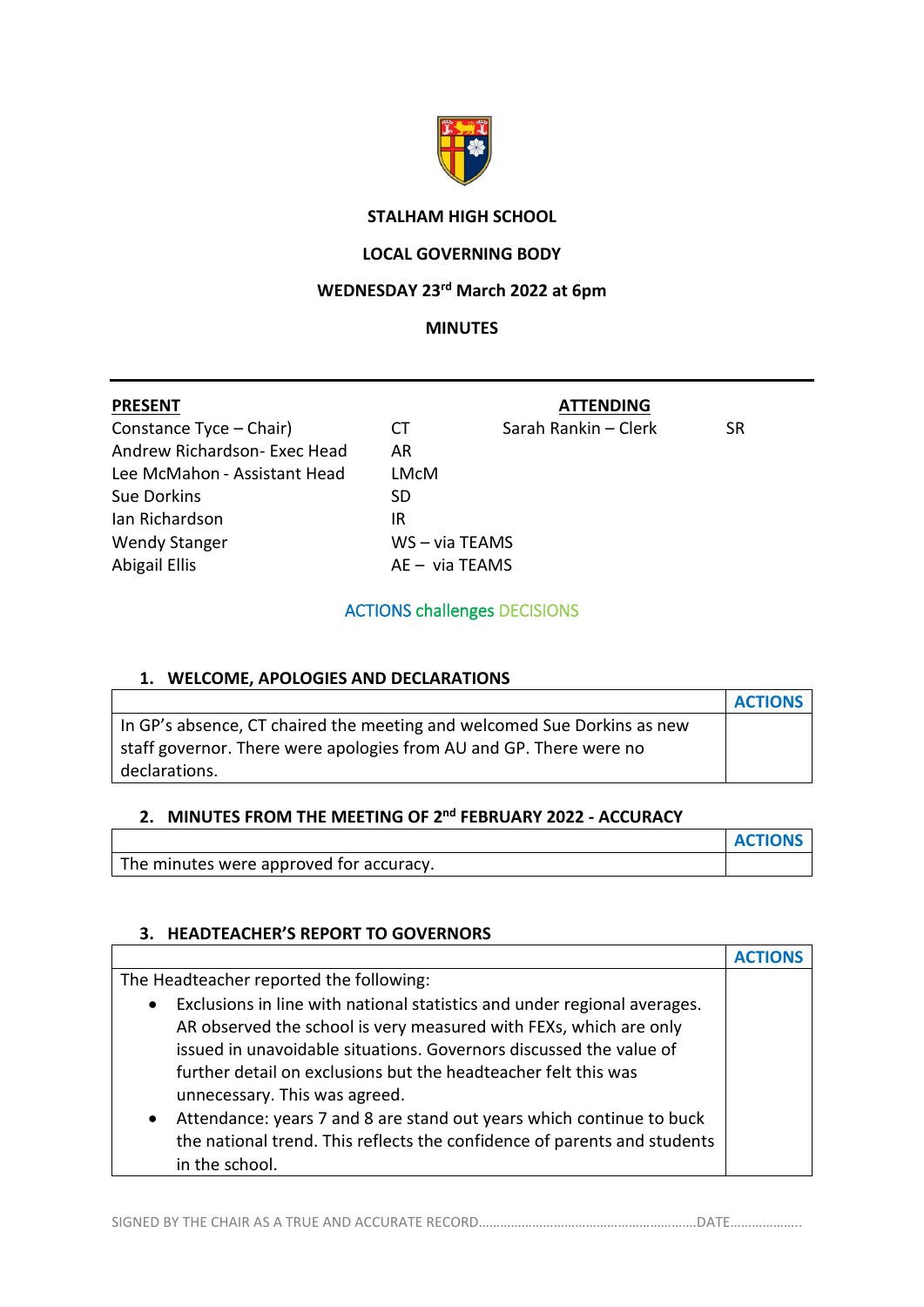| Staff sickness absence policy: new guidelines in place from 24 <sup>th</sup> March.<br>$\bullet$ |           |
|--------------------------------------------------------------------------------------------------|-----------|
| Covid related leave will no longer be paid and will count towards                                |           |
| sickness absence. Dependents will no longer be covered. EPM will be                              |           |
| providing clear advice. The Head advised that the way student Covid                              |           |
| absence is recorded is also changing.                                                            |           |
| Governors asked what other schools are doing about these new guidelines.                         |           |
| The Head advised that he will consult the Trust on this.                                         | <b>AR</b> |
| Staff absence: high levels of staff absence were noted putting<br>$\bullet$                      |           |
| enormous pressure on school. Staff are stretched and having to be                                |           |
| flexible in order to cover lessons. Supply remains an issue.                                     |           |
| KS4 Data: concerns include widening of disadvantaged gap, low P8                                 |           |
| prediction, poor attainment in English for boys, all subjects below                              |           |
| school benchmark targets.                                                                        |           |
| Governors asked how the online catch-up tutoring is going. The Head gave a                       |           |
| negative report of a costly and disorganised system, tech issues, uninspiring                    |           |
| lessons and poor tutors.                                                                         |           |
| Governors asked whether existing staff were able to provide the catch-up                         |           |
| lessons. The Head advised that there was no interest due to the amount staff                     |           |
| could be paid.                                                                                   |           |
| Governors asked whether the School is able to feedback to the government                         |           |
| on the tutoring programme. The Head confirmed that a survey has been                             |           |
| submitted.                                                                                       |           |
| Governors asked about arrangements for next year. The Head advised that                          |           |
| tutoring will have to take place in house if possible.                                           |           |
| PE changing protocols back to normal. This has caused some issues so<br>$\bullet$                |           |
| alternative arrangements have been put in place to manage privacy.                               |           |
| Governors asked whether feedback had been received that students prefer                          |           |
| to stay in PE kit on PE days. The Head advised that the School feels that                        |           |
| children should change back into uniform after PE lessons, but observed that                     |           |
| the school's changing rooms are not fit for purpose. The need to consider                        |           |
| student and parent expectations was acknowledged.                                                |           |
| Staffing: updates noted.                                                                         |           |
| GDPR Sentry report still outstanding.<br>٠                                                       |           |
| Remote parents' evenings were discussed. The Head flagged a<br>$\bullet$                         |           |
| significantly lower attendance rate since the move to School Cloud,                              |           |
| and stressed the need to 'sell' the value of attending to parents.                               |           |
| Governors suggested that a survey be circulated to both parents and staff to                     |           |
| gauge opinion regarding online vs face to face parents' evenings. SD agreed                      |           |
| to lead on this.                                                                                 | <b>SD</b> |
| SMSC Day 2: Year 9 will attend the careers fair, with 25 different                               |           |
| providers in attendance.                                                                         |           |
| Governors noted that the current year 10 missed out on a careers fair due to                     |           |
| Covid. AR advised that they will get careers input.                                              |           |
| Year 7 will be going to Bletchey Park or Hautbois. Year 8 are having a                           |           |
| healthy lifestyle/wellbeing day and Year 10 are going to London. The                             |           |
| value of getting students out and about again was acknowledged, and                              |           |
| Governors felt this would build up students' confidence.                                         |           |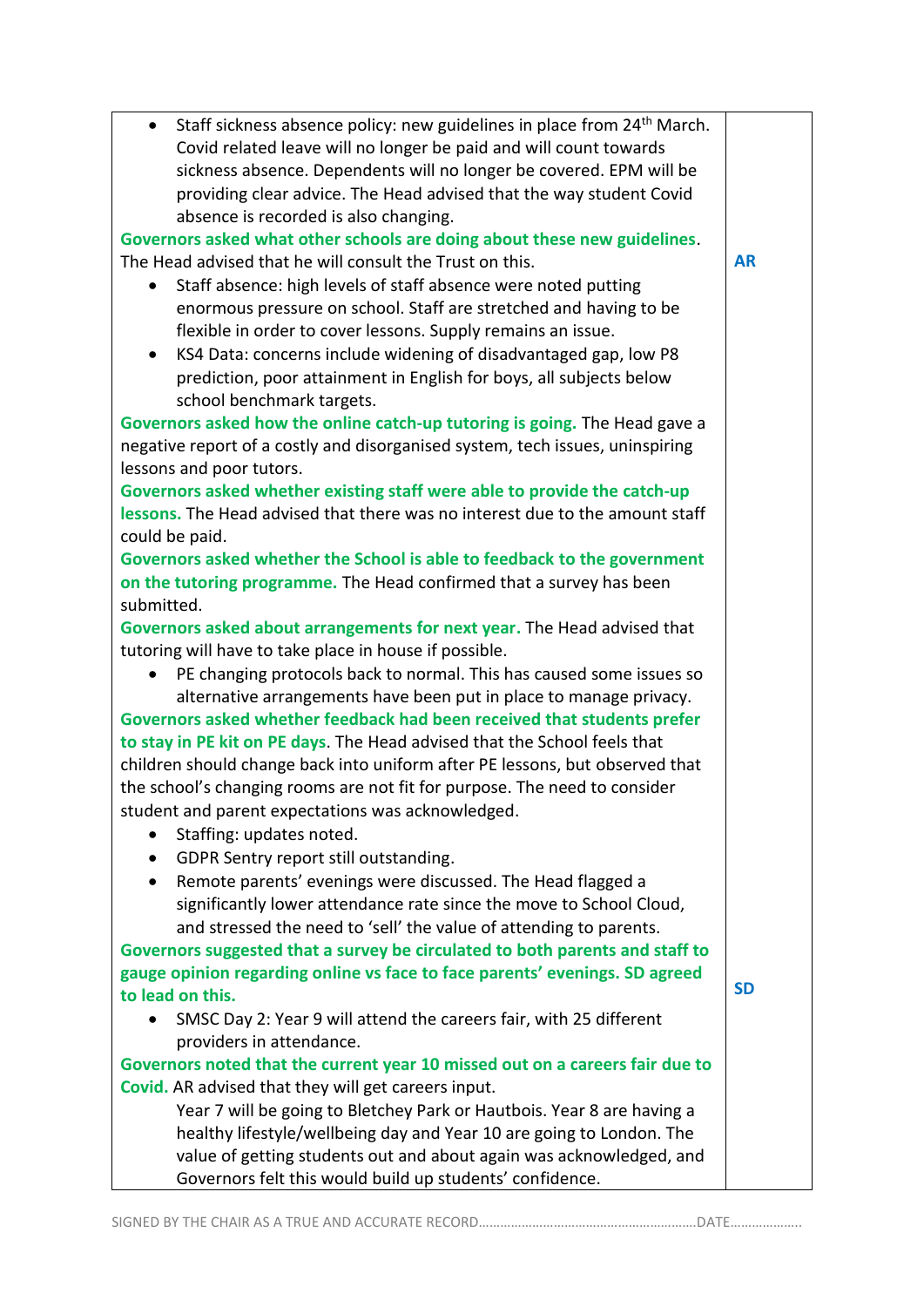## **4. BUDGET UPDATE**

|                                                                               | <b>ACTIONS</b> |
|-------------------------------------------------------------------------------|----------------|
| AE reported that she is arranging a meeting with DH to discuss finance, but   | <b>AE</b>      |
| that she has no concerns about spend.                                         |                |
| AR noted that Stalham has a healthy financial picture which is managed        |                |
| carefully. GAG has increased for 22-23, so the budget will be encouraging for |                |
| next year.                                                                    |                |
| The Head suggested that Richard Levell, CFO, might join the LGB at some point |                |
| to discuss the bigger picture.                                                |                |

## **5. SENIOR LEADERSHIP TEAM STRUCTURE AND EXEC HEAD RECRUITMENT**

| AR reported that Executive Head interviews are being held on 25 <sup>th</sup> and 26 <sup>th</sup> |  |
|----------------------------------------------------------------------------------------------------|--|
| April. The SLT from the high schools (excluding AR) will be part of the process.                   |  |
| Governors were invited by the Chair to attend lunch on 25 <sup>th</sup> April and meet             |  |
| the candidates. It was confirmed that once the Executive Head is in place, the                     |  |
| Deputies will be recruited.                                                                        |  |
| Governors asked whether the post is a carbon copy of the Head's current                            |  |
| role. AR reported that this was not the case, and that the new incumbent                           |  |
| would be spending 2.5 days in each school with strategic and HR roles.                             |  |
| Governors were directed to the full brief on the website.                                          |  |
| Governors asked if students are involved in the recruitment day. LMcM                              |  |
| confirmed that there is a student panel and that students will be involved at                      |  |
| various points during the day.                                                                     |  |

## **6. GOVERNOR MONITORING PLAN PROGRESS**

| <b>Careers:</b> IR's monitoring report following the visit on 23 <sup>rd</sup> Feb was circulated in |  |
|------------------------------------------------------------------------------------------------------|--|
| advance of the meeting. IR reported on a very positive and insightful visit.                         |  |
| Future focus on how soft skills are being developed and mapped throughout                            |  |
| the curriculum. IR will attend careers fair on 22 <sup>nd</sup> April.                               |  |
| Attendance: IR's report following visit on 28 <sup>th</sup> Feb was circulated in advance of         |  |
| the meeting. IR reported on an insightful visit providing a good understanding                       |  |
| of the monitoring of student absence. The suggestion of a 'one page continual                        |  |
| log' has already been actioned by LMcM. It was felt that this is a good example                      |  |
| of governors supporting the school.                                                                  |  |
| Marking Monitoring visit: CT, GP and IR will meet with Paul Norris after                             |  |
| Easter.                                                                                              |  |
| Art and Photography Departmental Review:                                                             |  |
| The report was discussed and Governors agreed this is a strong departmental                          |  |
| review. Governors were pleased with the format of the document and the                               |  |
| detail covered therein. Weaknesses were observed in the underperformance                             |  |
|                                                                                                      |  |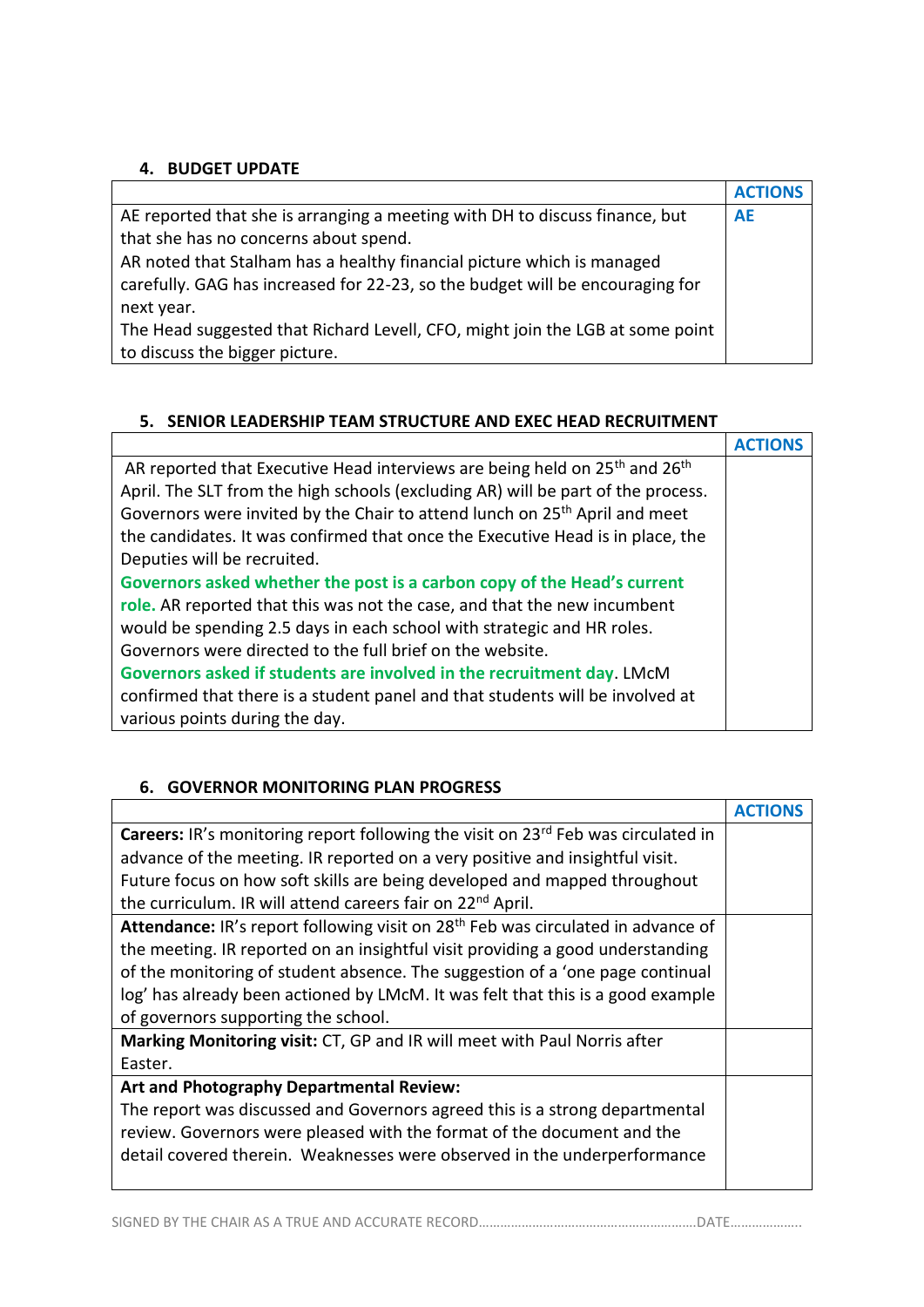| of years 9 and 10. Governors were informed that a very hardworking and           |           |
|----------------------------------------------------------------------------------|-----------|
| committed member of staff has been recruited.                                    |           |
| Governors noted that two year 10 students had reported struggling with Art,      |           |
| particularly organisation and homework. Governors asked what support             |           |
| there is from the SLT for the new teacher. It was confirmed that the             |           |
| department does get a lot of support from the SLT, and it was noted that there   |           |
| could be various reasons for a student not enjoying the course. It was also      |           |
| observed that the bar has recently been raised in terms of the quality of work   | GP/CT     |
| required for particular grades.                                                  |           |
| The Chair will write to the team to thank them for all the work put into the     |           |
| document.                                                                        |           |
| SEND: CT and LMcM are not meeting this term. LMcM presented a report to          |           |
| Governors. The following was noted:                                              |           |
| % of students with SEND above national average at 19%<br>$\bullet$               |           |
| Year $7 - 6$ students with ECHPs. A very challenging group but progress          |           |
| is being made.                                                                   |           |
| Challenge of recruiting TAs was noted.                                           |           |
| Increase in mental health needs observed.<br>$\bullet$                           |           |
| Plenty of CPD provided for Tas<br>$\bullet$                                      |           |
| Keeping in touch/coffee mornings for parents of children with EHCPs<br>$\bullet$ |           |
| are being organised by the school's EHCP co-ordinator. CT will attend.           |           |
| The challenges of supply teachers supporting SEND students was discussed,        |           |
| and it was felt that in house cover is preferable where possible to avoid the    |           |
| widening of the disadvantage gap. Governors asked whether SEND could be          |           |
| covered in the departmental review under a separate heading. It was agreed       |           |
| that it is important to see that work and methods are being differentiated in    |           |
| lessons, and that all staff access SEND info.                                    |           |
| Staff wellbeing survey: SD presented Governors with a report on the feedback     |           |
| from the staff wellbeing survey. WS was thanked for her input on the format      |           |
| of the questions. The following was noted:                                       |           |
| Disappointing number of returns (29)                                             |           |
| Staff really care about the school and feel safe.<br>$\bullet$                   |           |
| Most negative comments about workload.<br>$\bullet$                              |           |
|                                                                                  |           |
| SD and WS were thanked for all their work on this. WS noted that she had not     |           |
| been consulted and had not seen the survey before it was circulated.             |           |
| AR will draw up an action plan to address issues raised and feed back to staff,  | <b>AR</b> |
| and to Governors at the next LGB                                                 |           |
| The Chair asked SD to circulate a message to staff to say the data was           | <b>SD</b> |
| presented to governors and an action plan is being drawn up.                     |           |
| Health and Safety: AE noted this needs to be added to the monitoring             |           |
| programme. AE will arrange a time to meet with Jane Storey. Clerk to source      |           |
| Health and Safety checklists and Equalities monitoring requirements.             | <b>SR</b> |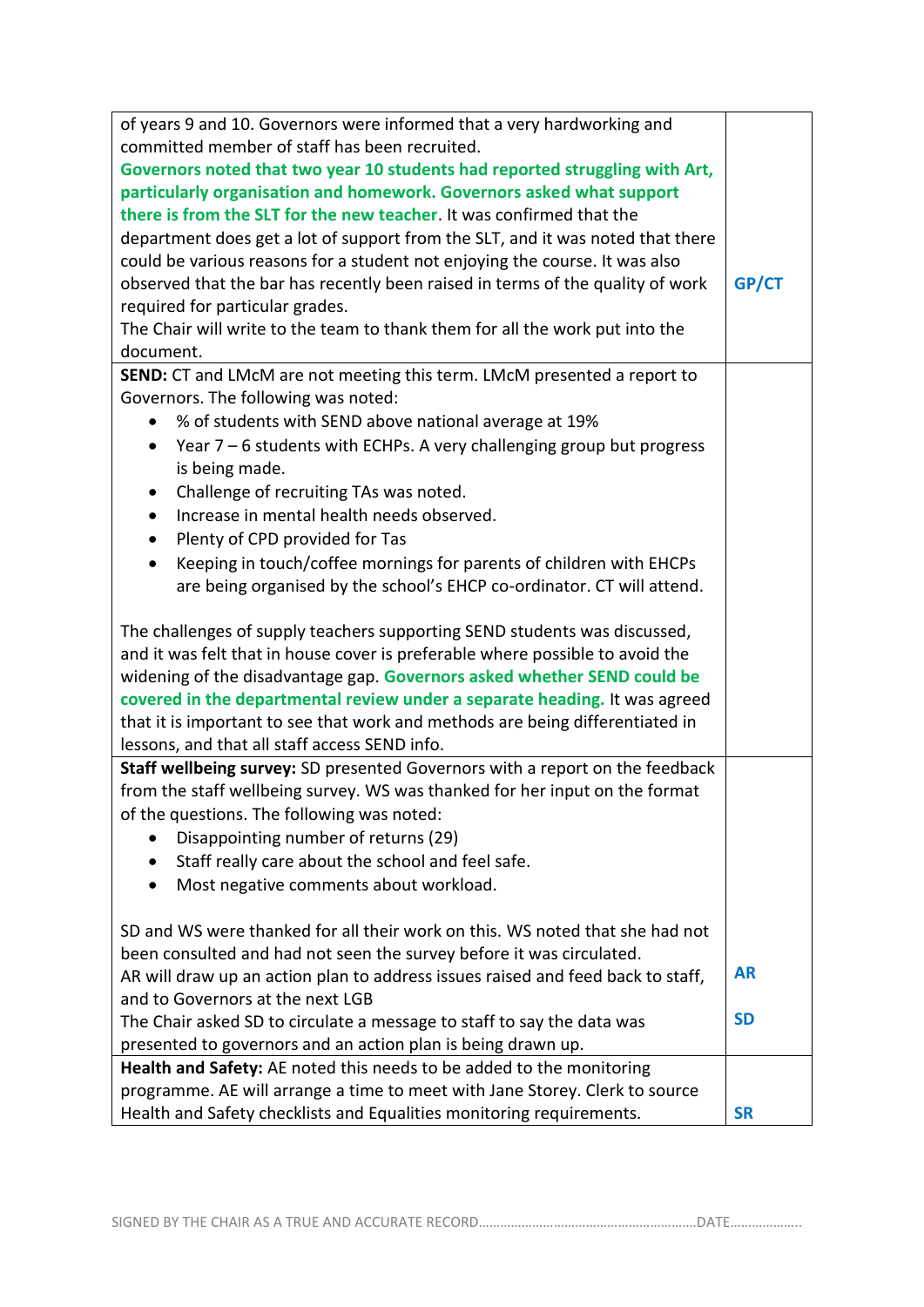### **7. SAFEGUARDING**

|                                                    | <b>ACTIONS</b> |
|----------------------------------------------------|----------------|
| LMcM reported on a successful transition to CPOMS. |                |

### **8. PROGRESS ON WEBSITE COMPLIANCE**

|                                                                                | <b>ACTIONS</b> |
|--------------------------------------------------------------------------------|----------------|
| Carry over to next meeting.                                                    |                |
| AE flagged the old news items on the website again. AR agreed this needs to be |                |
| actioned and will work with the IT department to remedy this.                  | <b>AR</b>      |

### **9. CONFIDENTIAL ITEM**

| <b>ACTIONS</b> |
|----------------|
|                |
|                |
|                |
|                |
|                |
|                |

#### **10. POLICIES**

|                                                                                   | <b>ACTIONS</b> |
|-----------------------------------------------------------------------------------|----------------|
| Governors Expenses and Maternity Leave and Pay: Governors noted that              |                |
| these policies have already been adopted by the Trust and are for information     |                |
| only. Governors felt that the Maternity Leave and pay policy should be            |                |
| renamed to included Paternity and Adoption. CT will raise at the Directors'       |                |
| meeting.                                                                          |                |
| Menopause policy: AR asked for comments on this draft policy. AR noted that       |                |
| the only staff feedback thus far had been on the access to toilets, and that this |                |
| has been actioned already.                                                        |                |

#### **11. ACTION LOG**

|                                                                          | <b>ACTIONS</b> |
|--------------------------------------------------------------------------|----------------|
| Social media communication plan: AR in touch with IT, Lee, Emma and Ian. |                |
| Online policy: Synergy are currently updating this.                      |                |

#### **12. MATTERS ARISING**

|             | <b>ACTIONS</b> |
|-------------|----------------|
| <b>None</b> |                |

## **13. A.O.B.**